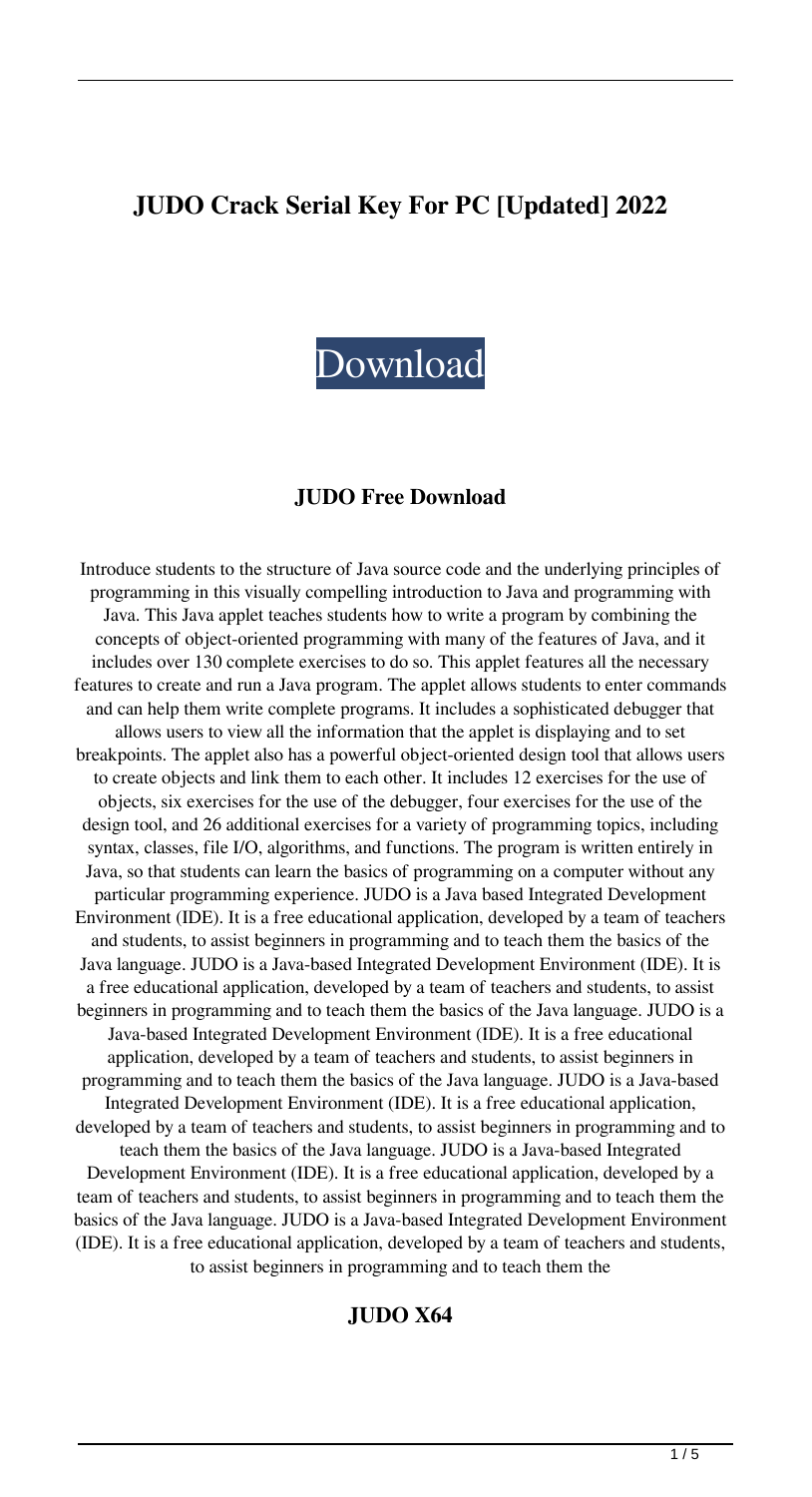KEYMACRO provides a simple text-based macro system, but a powerful one nonetheless. It gives the user the ability to edit text on the fly, with the added convenience of having the ability to export macros for use in any other text-based program. The program is simple, and one-time setup is needed to get started. Features: Simple and fast: It's lightning-fast when it comes to opening a file. Customizable: All keymacros can be customized; the program itself can be changed and new macros can be created, adding functionality in a very simple way. Exportable: The macros can be exported, which is extremely useful if the macro was created for a specific piece of software. The software's interface can then be set to read and execute the exported macros. Simple interface: The program is very easy to use, and comes in the form of a very simple text-based program. Keymacro basics keymacro has two commands: record and replay. record: this command starts recording a macro. To stop recording, the keymacro user has to press the spacebar. replay: this command loads a recorded macro, which can be used to edit and execute the macro. There are many useful features in this command, as explained below. Editing: When recording a macro, the first time you press the key that you want to record, the cursor is added to the beginning of the text field. Next, you will be asked which key you want to press in order to record the macro. After recording the macro, you can edit the macro by pressing the spacebar. Once you are finished, you can save the macro. This saves the macro in a file, in a format that can be read by any program. Execution: this command loads the macro. You can edit the macro, if you want to make changes. The macro editor The editor has two main tabs: macros and history. Macros: This is where the macro that was just loaded is stored. If there are any changes to the macro, you will be asked if you want to replace the current macro with the new one. If you do not want to replace the macro, you can save the new macro in the macros tab. Once you are done, you can reload the macro to use the new version. The history tab: If you add, remove, or edit any key macros, they will be added to or removed from this history 81e310abbf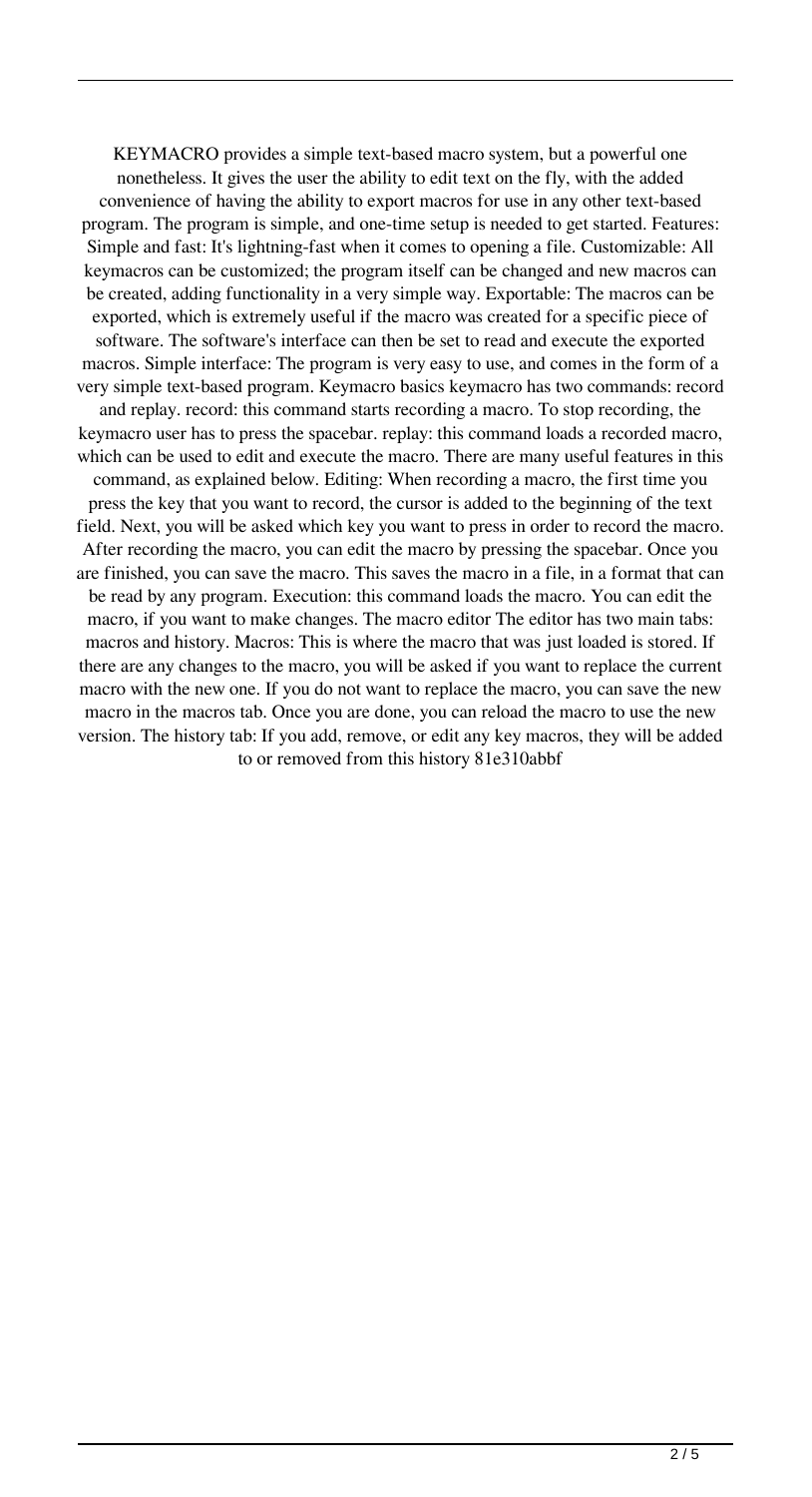# **JUDO Activation Code With Keygen [Updated]**

The Java Integrated Development Environment (IDE) for beginners offers a fast and reliable environment to create your own applications. You can draw everything that you can imagine with JUDO. You can draw, arrange and animate objects to create games, mini-games or visualizations. You can use intuitive and user friendly features to work with simple objects and apply maths-functions to them. Furthermore, JUDO allows you to save your code and compile it so you can use it later on. The software is user friendly, intuitive and customizable. You can draw your own objects and use predefined ones as well. A tutorial is included with the software, so you can quickly grasp the principals behind how a program works. Drawing a line Drawing a line with JUDO is easy. You can use a pen or a mouse. Left click on a position and draw a line between the two points. Right click on a position and you can use a line width slider to change the thickness of the line. Right click on a line and you can change its color. Drawing a circle Drawing a circle is easy with JUDO as well. You can draw a circle using the basic function. Use the left mouse button to draw a line from the center to a specific position. Use the right mouse button to change the radius of the circle. Use the middle mouse button to create a smooth circle. Drawing an ellipse Drawing an ellipse is even easier with JUDO. You can draw a circle using the basic function and then connect the circle to an ellipse. Drawing a line on top of an ellipse Drawing a line on top of an ellipse is easy as well. You can draw a line from the center to a specific position. Use the left mouse button to draw a line between the circle and the ellipse. Drawing a line at a specific position Drawing a line at a specific position is very easy with JUDO. Use the middle mouse button to set a line between two points. Left click on a position on a line, for instance on the first point, and then use the right mouse button to change the line's thickness. Drawing a line at a specific position of the ellipse is easy as well. For instance, if you want to draw a line from the center to a specific position of the ellipse, use the middle mouse button

#### **What's New In JUDO?**

JUDO is an Integrated Development Environment (IDE) for Java developers. It helps you understand the fundamentals of programming by guiding you through the code writing process, from creation to compilation. JUDO comes with a built-in compiler that helps you to create the objects that will run your application and a debugger that shows you when the code executes. Working with variables and objects The IDE was designed to be as intuitive as possible and easy to use, by ensuring that functions and variables have clear names and that the code in the tutorial shows how to use them. You can easily understand how to use the compiler, because each error is reported in the compiler window. The IDE allows you to quickly build and run applications. It allows you to quickly define and run applications, with a few precompiled functions. You can use them to build objects, such as buttons and windows, and run your application. The IDE comes with a syntax-highlighting editor that can be used to type code directly. The IDE features a line jump tool to quickly jump to code lines that contain errors or mistyped characters. Supported languages JUDO is available in six languages, that include the following: Object-oriented programming language: Java Scripting language: JavaScript, asp.net Data-driven programming language: VB XML: XML WSDL: WSDL The IDE's text editor has a button with  $a +$  and - symbol that enables you to add or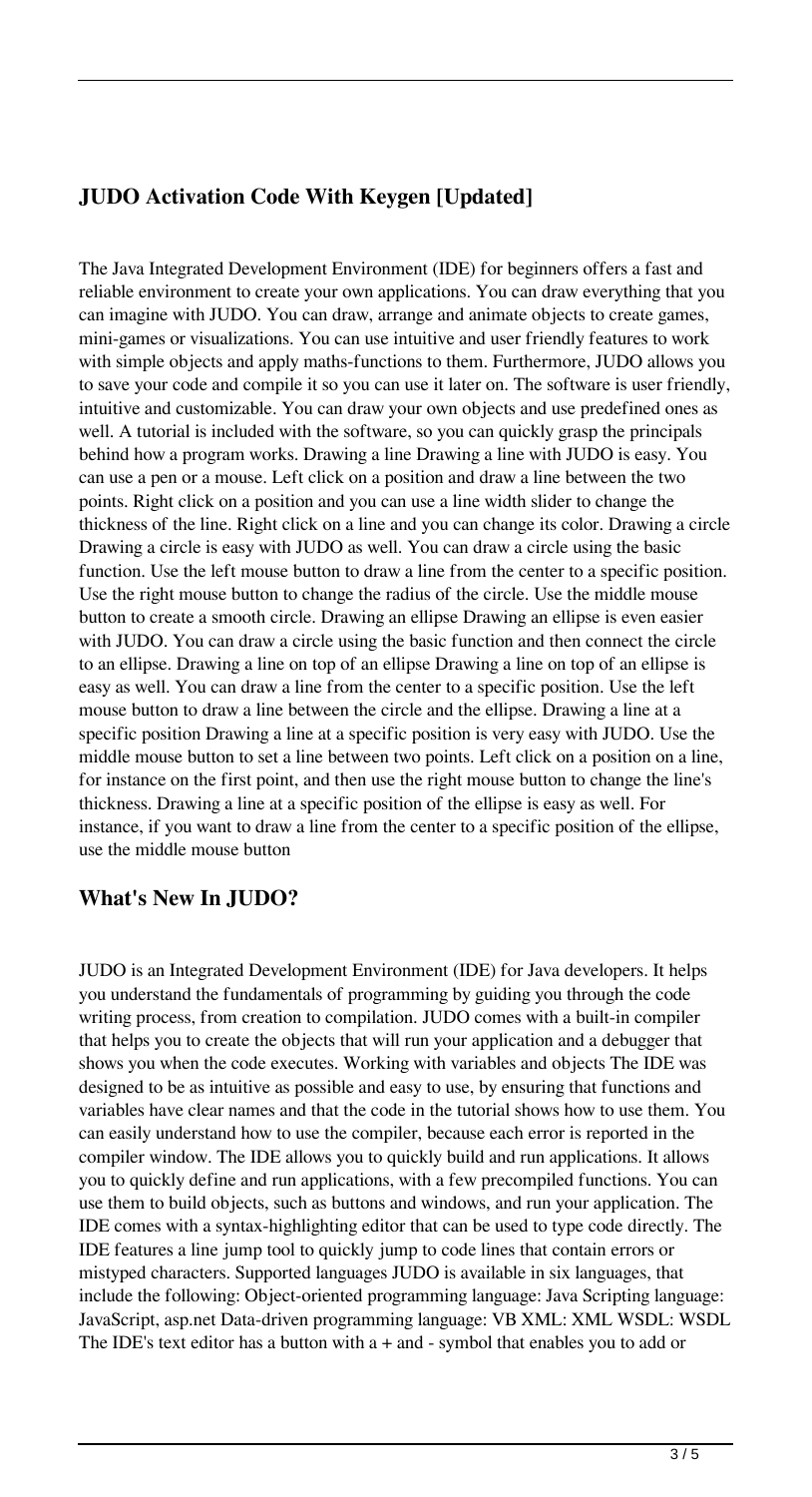remove the syntax-highlighting. Supported operating systems The JUDO application can be used on any computer with the latest Microsoft Windows operating system. It is also available for Linux, Apple Mac OS X, and Android. Development JUDO is under continuous development. It will always try to improve the usability of the IDE and the available features. The latest version is available on GitHub, under the MIT License. The official project website is judo-ide.org. Tutorials JUDO tutorials can be found in the Help section, when the application is launched. The tutorials are divided in six categories: Tutorials that teach how to create objects and functions, from the most basic ones to more advanced examples. Tutorials that help you build applications. Tutorials that help you understand the code writing process, in order to create small objects and functions. Tutorials that help you understand the operations that are performed by the compiler, such as solving errors or syntax-highlighting. Tutorials that explain the available compiler functions, such as building an application and debugging. Tutorials that show how to use the IDE and how to write your own objects, for instance, how to write your own drawing tool. Languages The latest version of the IDE includes the following languages: Java language JavaScript, asp